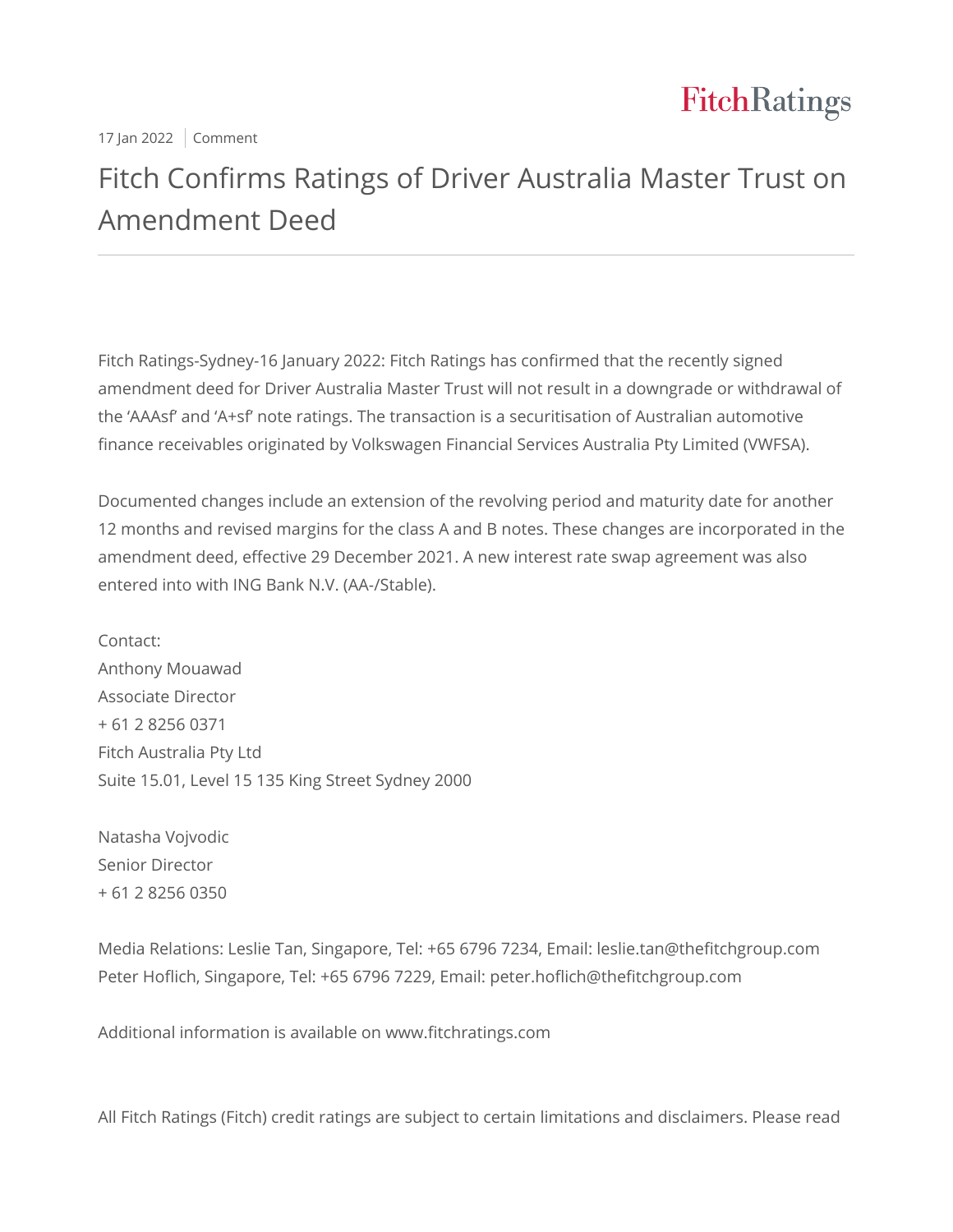these limitations and disclaimers by following this link: https://www.fitchratings.com/ understandingcreditratings. In addition, the following https://www.fitchratings.com/ rating-definitions-document details Fitch's rating definitions for each rating scale and rating categories, including definitions relating to default. Published ratings, criteria, and methodologies are available from this site at all times. Fitch's code of conduct, confidentiality, conflicts of interest, affiliate firewall, compliance, and other relevant policies and procedures are also available from the Code of Conduct section of this site. Directors and shareholders' relevant interests are available at https://www.fitchratings.com/site/regulatory. Fitch may have provided another permissible or ancillary service to the rated entity or its related third parties. Details of permissible or ancillary service(s) for which the lead analyst is based in an ESMA- or FCA-registered Fitch Ratings company (or branch of such a company) can be found on the entity summary page for this issuer on the Fitch Ratings website.

In issuing and maintaining its ratings and in making other reports (including forecast information), Fitch relies on factual information it receives from issuers and underwriters and from other sources Fitch believes to be credible. Fitch conducts a reasonable investigation of the factual information relied upon by it in accordance with its ratings methodology, and obtains reasonable verification of that information from independent sources, to the extent such sources are available for a given security or in a given jurisdiction. The manner of Fitch's factual investigation and the scope of the third-party verification it obtains will vary depending on the nature of the rated security and its issuer, the requirements and practices in the jurisdiction in which the rated security is offered and sold and/or the issuer is located, the availability and nature of relevant public information, access to the management of the issuer and its advisers, the availability of pre-existing third-party verifications such as audit reports, agreed-upon procedures letters, appraisals, actuarial reports, engineering reports, legal opinions and other reports provided by third parties, the availability of independent and competent third- party verification sources with respect to the particular security or in the particular jurisdiction of the issuer, and a variety of other factors. Users of Fitch's ratings and reports should understand that neither an enhanced factual investigation nor any third-party verification can ensure that all of the information Fitch relies on in connection with a rating or a report will be accurate and complete. Ultimately, the issuer and its advisers are responsible for the accuracy of the information they provide to Fitch and to the market in offering documents and other reports. In issuing its ratings and its reports, Fitch must rely on the work of experts, including independent auditors with respect to financial statements and attorneys with respect to legal and tax matters. Further, ratings and forecasts of financial and other information are inherently forward-looking and embody assumptions and predictions about future events that by their nature cannot be verified as facts. As a result, despite any verification of current facts, ratings and forecasts can be affected by future events or conditions that were not anticipated at the time a rating or forecast was issued or affirmed.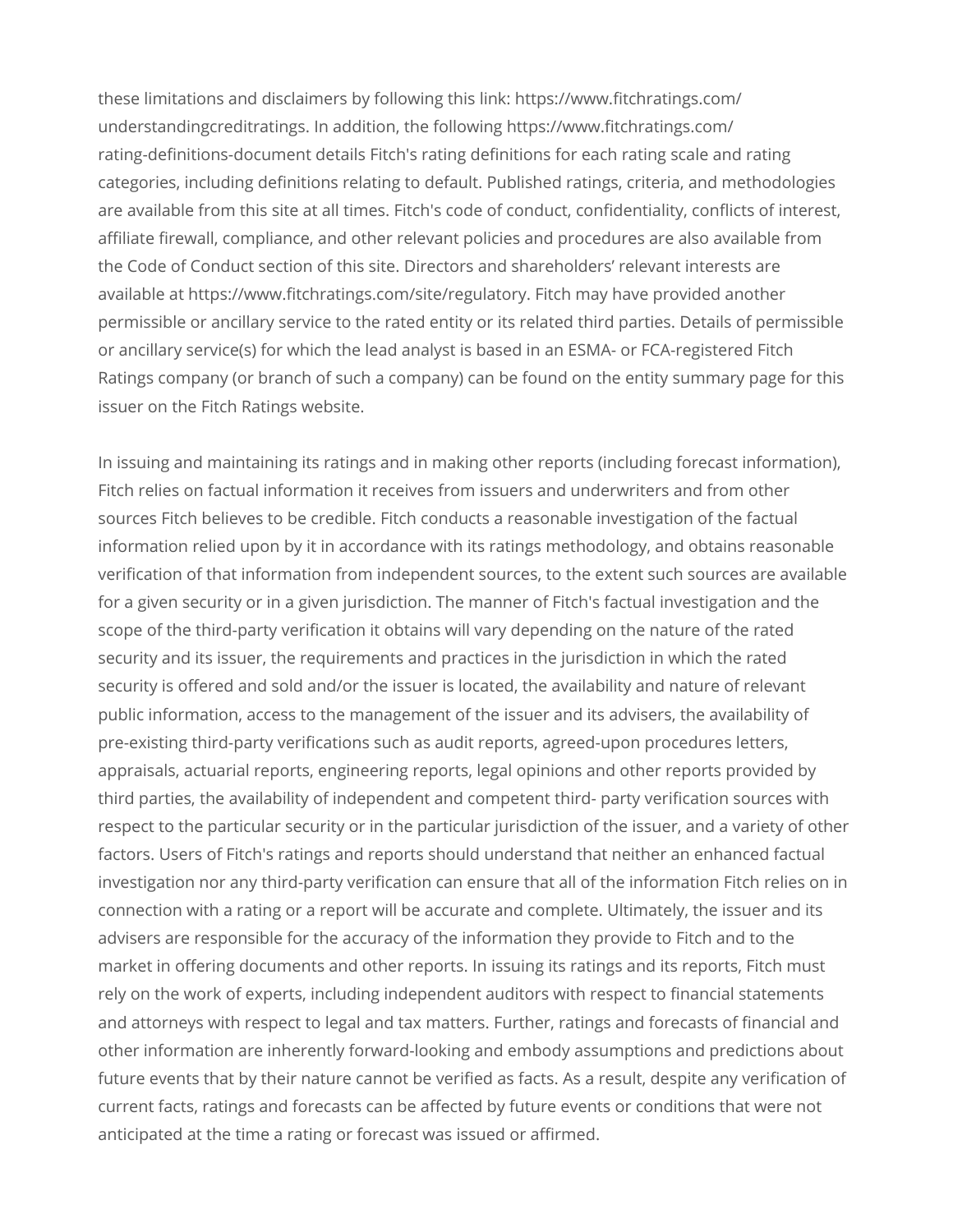The information in this report is provided 'as is' without any representation or warranty of any kind, and Fitch does not represent or warrant that the report or any of its contents will meet any of the requirements of a recipient of the report. A Fitch rating is an opinion as to the creditworthiness of a security. This opinion and reports made by Fitch are based on established criteria and methodologies that Fitch is continuously evaluating and updating. Therefore, ratings and reports are the collective work product of Fitch and no individual, or group of individuals, is solely responsible for a rating or a report. The rating does not address the risk of loss due to risks other than credit risk, unless such risk is specifically mentioned. Fitch is not engaged in the offer or sale of any security. All Fitch reports have shared authorship. Individuals identified in a Fitch report were involved in, but are not solely responsible for, the opinions stated therein. The individuals are named for contact purposes only. A report providing a Fitch rating is neither a prospectus nor a substitute for the information assembled, verified and presented to investors by the issuer and its agents in connection with the sale of the securities. Ratings may be changed or withdrawn at any time for any reason in the sole discretion of Fitch. Fitch does not provide investment advice of any sort. Ratings are not a recommendation to buy, sell, or hold any security. Ratings do not comment on the adequacy of market price, the suitability of any security for a particular investor, or the tax-exempt nature or taxability of payments made in respect to any security. Fitch receives fees from issuers, insurers, guarantors, other obligors, and underwriters for rating securities. Such fees generally vary from US\$1,000 to US\$750,000 (or the applicable currency equivalent) per issue. In certain cases, Fitch will rate all or a number of issues issued by a particular issuer, or insured or guaranteed by a particular insurer or guarantor, for a single annual fee. Such fees are expected to vary from US\$10,000 to US\$1,500,000 (or the applicable currency equivalent). The assignment, publication, or dissemination of a rating by Fitch shall not constitute a consent by Fitch to use its name as an expert in connection with any registration statement filed under the United States securities laws, the Financial Services and Markets Act of 2000 of the United Kingdom, or the securities laws of any particular jurisdiction. Due to the relative efficiency of electronic publishing and distribution, Fitch research may be available to electronic subscribers up to three days earlier than to print subscribers.

For Australia, New Zealand, Taiwan and South Korea only: Fitch Australia Pty Ltd holds an Australian financial services license (AFS license no. 337123) which authorizes it to provide credit ratings to wholesale clients only. Credit ratings information published by Fitch is not intended to be used by persons who are retail clients within the meaning of the Corporations Act 2001. Fitch Ratings, Inc. is registered with the U.S. Securities and Exchange Commission as a Nationally Recognized Statistical Rating Organization (the 'NRSRO'). While certain of the NRSRO's credit rating subsidiaries are listed on Item 3 of Form NRSRO and as such are authorized to issue credit ratings on behalf of the NRSRO (see https://www.fitchratings.com/site/regulatory), other credit rating subsidiaries are not listed on Form NRSRO (the \'non-NRSROs\') and therefore credit ratings issued by those subsidiaries are not issued on behalf of the NRSRO. However, non-NRSRO personnel may